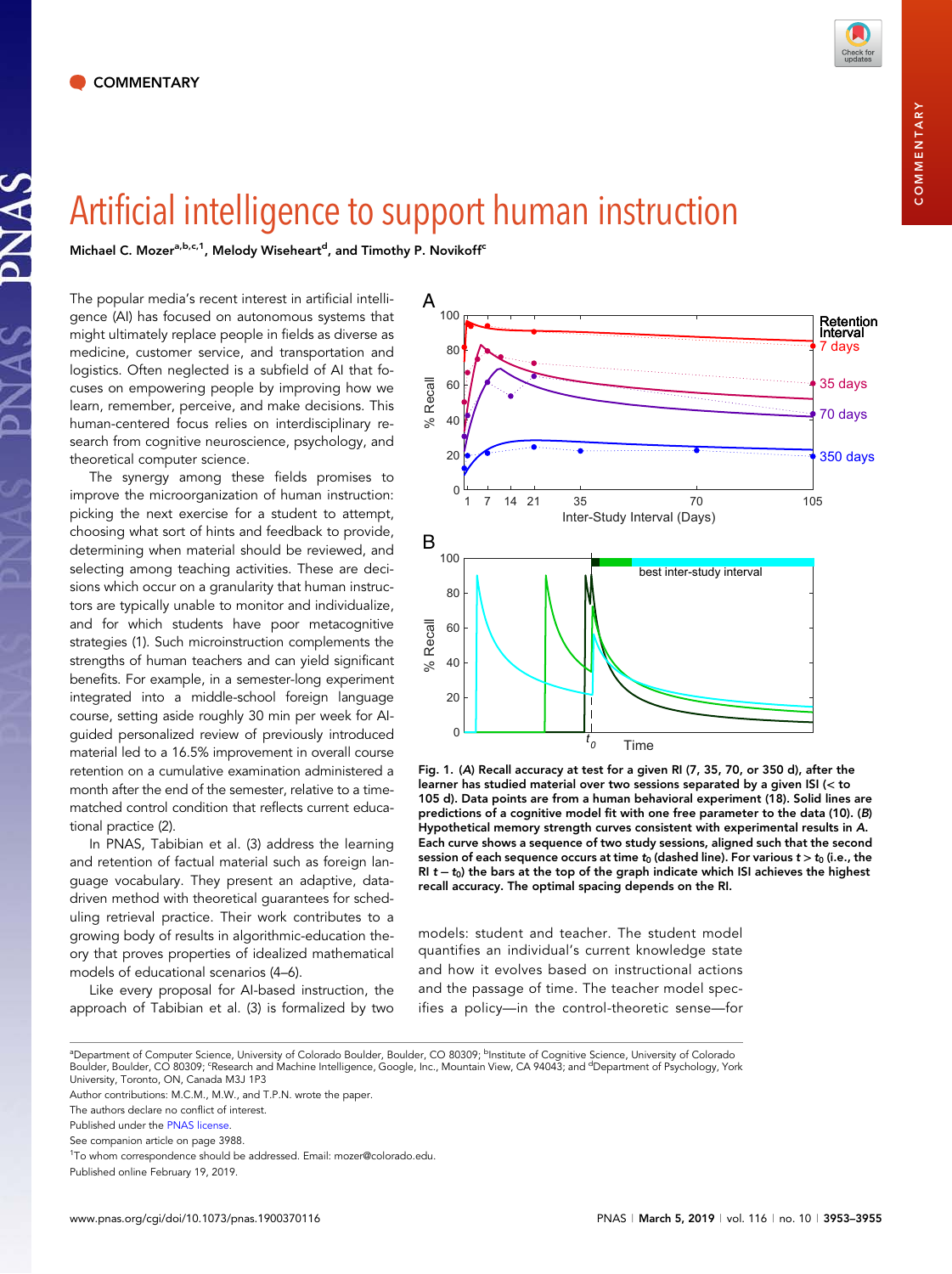administering instructional actions conditioned on the student model. Student models range from those motivated heavily by psychological theory (7–10) to those motivated primarily by mathematical elegance and tractability (4–6). Somewhere in the middle of this continuum are methods that mine corpora of educational data (11) to predict the influence of various teaching actions on the student's subsequent performance (2, 12). Teacher models also lie along a continuum, from hand-constructed heuristic or expert-based approaches (2, 9, 13, 14) to those that provably optimize according to some criterion, such as the student model's score on a postinstruction quiz (4, 15).

The ultimate aim in AI is to develop automated instruction methods based on the combination of a psychologically valid student model and a theoretically grounded teacher model. However, this goal has yet to be achieved. Research concerned with solving a tractable optimization problem has assumed a simplified student model; nonetheless, even with a naive or unrealistic student model, the formal nature of the work can provide intuitions and a deeper understanding of the computational issues. Conversely, the research most concerned with psychological fidelity of the student model has relied on heuristic teacher models; nonetheless, heuristic strategies often appear to be effective [e.g., Bjork's (16) notion of desirable difficulty].

Tabibian et al. (3) identify a class of student models that admit a formal analysis yet are informed by human memory data. They characterize the student's memory state in terms of stochastic differential equations with jumps: When the student reviews a particular item (e.g., a vocabulary word), the memory strength of the item is bumped up and then decays over time. Reviewing times for an item are specified via a temporal point process. The stochastic optimal control problem is to determine the point-process reviewing intensity, that is, the rate of retrieval practice, to maintain memory without excessive practice. Formally, the penalty function they optimize is quadratic in both recall failure rate and reviewing intensity. Their key result is a proof that the optimal reviewing intensity is proportional to the student model's predicted probability of recall failure. Predicted recall probability has long been used as a heuristic measure for prioritizing material in flashcard-type schedulers, but Tabibian et al. (3) provide a compelling theoretical justification for the use of this heuristic.

Tabibian et al.'s (3) claim that the benefit of review increases as memory decays is consonant with the spacing effect (17), the behavioral finding that temporally distributed practice leads to more robust and durable learning than massed practice. The spacing effect is often cast as "don't cram for an examination." Cramming can help students remember information on the examination; however, cramming also leads to rapid forgetting. The rate of forgetting is slowed by spaced practice. Fig. 1A presents results from an empirical study in which participants learned trivia facts in two sessions and were subsequently quizzed on the facts (18). In the first session, each item is practiced to criterion; in the second session, each item is practiced a fixed number of times. The lag between the first and second study sessions (the interstudy interval, ISI) is varied from minutes to 105 d, and the lag between the second study session and the quiz (the retention interval, RI) is varied from 7 to 350 d. The figure reveals an optimal ISI, and this optimum increases with the RI. This interaction between optimal ISI and RI is also found in big data corpora (19). The smooth curves in the figure are predictions from a psychological model (10). Fig. 1B shows hypothetical forgetting curves for various ISIs, consistent with the empirical results in Fig. 1A and psychological theories of the spacing effect (e.g., refs. 10 and 17).

Whereas psychologists have focused on optimizing time of study given a fixed number of practice opportunities (Fig. 1A), or on prioritizing items for study given finite study time (2, 13, 14), Tabibian et al. (3) frame the challenge as determining the optimal (time-varying) reviewing rate per item. It may be unrealistic in an educational context to forego hard constraints on practice trials or time, but the cost trade-off formulation that Tabibian et al. (3) propose—standard in machine learning—is a fresh perspective for psychology. Another novelty of Tabibian et al. (3) concerns the objective of spaced practice. Experimentalists typically consider optimizing spacing for a particular RI, that is, the duration following final study over which the information must be maintained (Fig. 1A). In contrast, Tabibian et al. (3) suggest a perhaps more practical situation in which study and test phases are not distinguished and knowledge must be periodically refreshed to ensure its continuous availability. This practical, lifelong learning perspective is relatively understudied in psychology (20).

## Tabibian et al. identify a class of student models that admit a formal analysis yet are informed by human memory data.

Just as cognitive psychology may find new avenues of investigation from algorithmic-instruction theory, algorithmicinstruction theory may have more practical impact as it takes into consideration the complexity of human behavioral data. For example, consider the inverted-U shape of the curves in Fig. 1A. Various psychological accounts have been proposed to explain these curves (17), most positing dual opposing mechanisms at play, one favoring short ISIs and one favoring long ISIs, and the trade-off between these opposing mechanisms gives rise to the inverted U.

Formal student models in Tabibian et al. (3) and in other theoretical work (15) presently do not capture this key dynamic of spaced practice. As Tabibian et al. (3) acknowledge, under their student model the forgetting rate is reduced at least as much by massed practice as spaced practice, inconsistent with the behavioral data. They suggest possible extensions but the theory does not at present incorporate these extensions. One might therefore expect an actual student following the schedule prescribed by their algorithm to fail to achieve optimal performance. Remarkably, Tabibian et al. (3) present evidence ameliorating this concern. They report on a natural experiment involving the reanalysis of a big-data corpus from an online-learning platform. They find that forgetting is relatively slowed following study sequences that more closely adhere to their theory's optimum spacing. Their natural experiment is as well-conducted as one could hope for: In comparing alternative schedules, they control for the lag between first and final study, the total number of study trials, and the memory strength after the first study trial. Our explanation for the theory's success in practice is their choice of penalty function, which imposes a cost for high review intensities (i.e., massed practice). This cost encourages long ISIs, and the inevitability of forgetting encourages short ISIs, resulting in dual opposing factors that yield an intermediate spacing. Whether the Tabibian et al. (3) theory can predict the precise peak of the spacing function (Fig. 1A) may not be terribly critical, given that for long retention periods the peak appears to be broad and flat. This fact gives us some reason to be optimistic about the ease with which the spacing effect can be leveraged to mitigate forgetting. Indeed, online platforms that perform adaptive scheduling